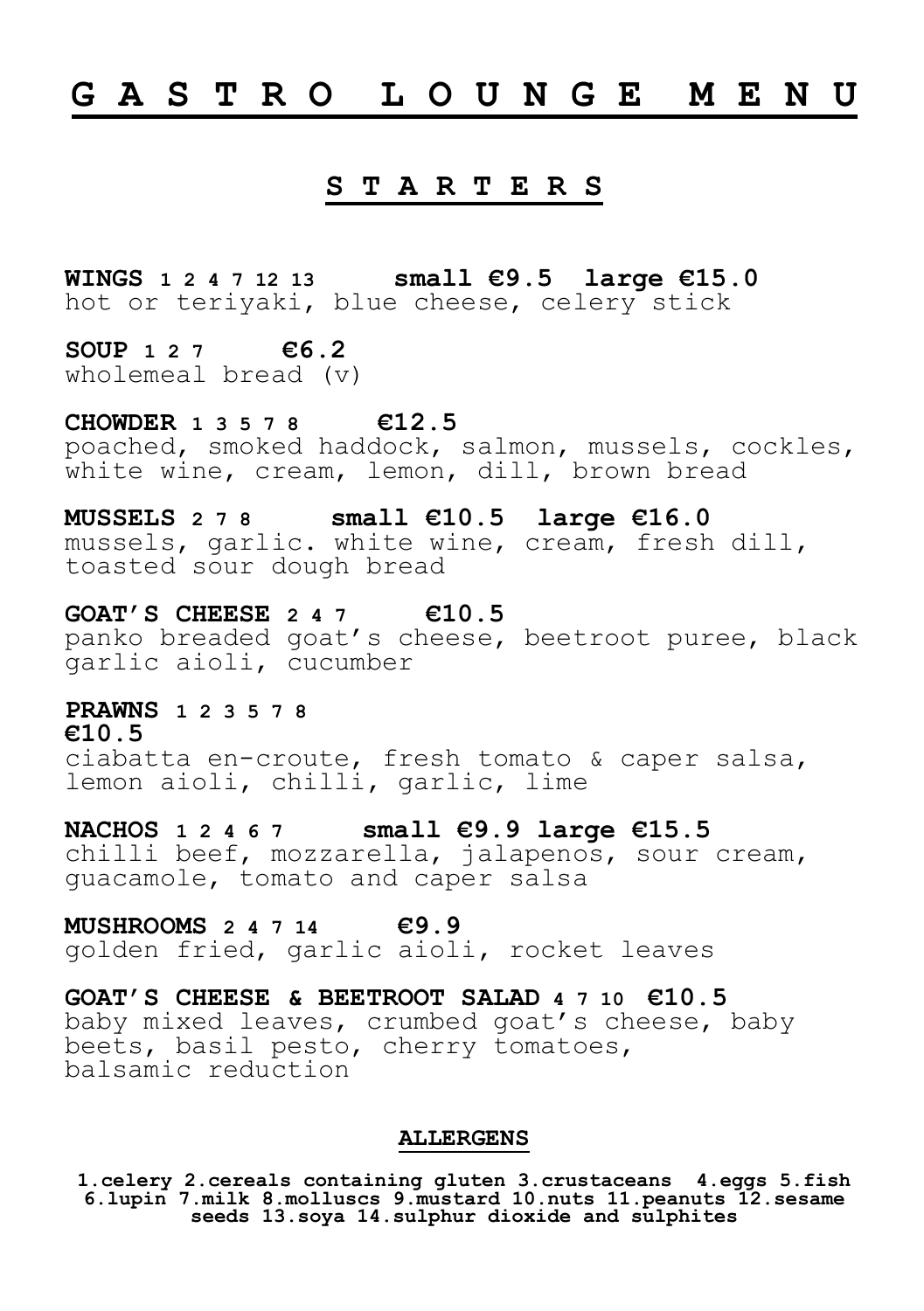### **M A I N S**

#### **BEEF**

**STEAK 1 2 4 5 6 7** sauteed onions and mushrooms, crispy onions, homefries, pepper sauce or garlic butter **10oz sirloin €30, 12oz fillet €36, add prawns €5.9**

**8OZ BEEF BURGER 1 2 4 6 7 13 €16.90**  cheddar cheese, brioche bun, bacon, tomato, lettuce, smoked onion jam, cajun mayo dip, homefries **ADD CHILLI BEEF €2.5 ADD EGG €2**

**THE ROAST (ask server) 1 2 4 6 7 14 €17.20**  chive mash, seasonal vegetables, roast potatoes, herb stuffing, red wine jus

## **FISH**

#### **SALMON 1 4 5 6 7 €22.9**

chive mash, wild mushrooms, braised leek cream sauce, seasonal vegetables

#### **HAKE 3 5 6 7 8 €27.5**

panfried fillet of hake, garlic mussels, king .<br>prawns, white wine sauce, chive mash, seasonal vegetables

**PANFRIED SEABASS 2 5 6 7 14 €24.5**  chive mash, sauteed greens, lemon and caper beurre blanc

### **HADDOCK & CHIPS 2 5 6 7 13 €17.9**

fresh haddock, pea puree, tartar, lemon, homefries

#### **ALLERGENS**

**1.celery 2.cereals containing gluten 3.crustaceans 4.eggs 5.fish 6.lupin 7.milk 8.molluscs 9.mustard 10.nuts 11.peanuts 12.sesame seeds 13.soya 14.sulphur dioxide and sulphites**

**NUTS ARE USED IN OUR KITCHEN HENCE ALL PRODUCTS MAY CONTAIN TRACES OF NUTS**

**ALL DEEP FRIED PRODUCTS INCLUDING CHIPS MAY CONTAIN REMNANTS OF GLUTEN FROM PREVIOUS PRODUCTS**

**ALL OUR MEATS ARE LOCALLY SOURCED AND OF IRISH ORIGIN**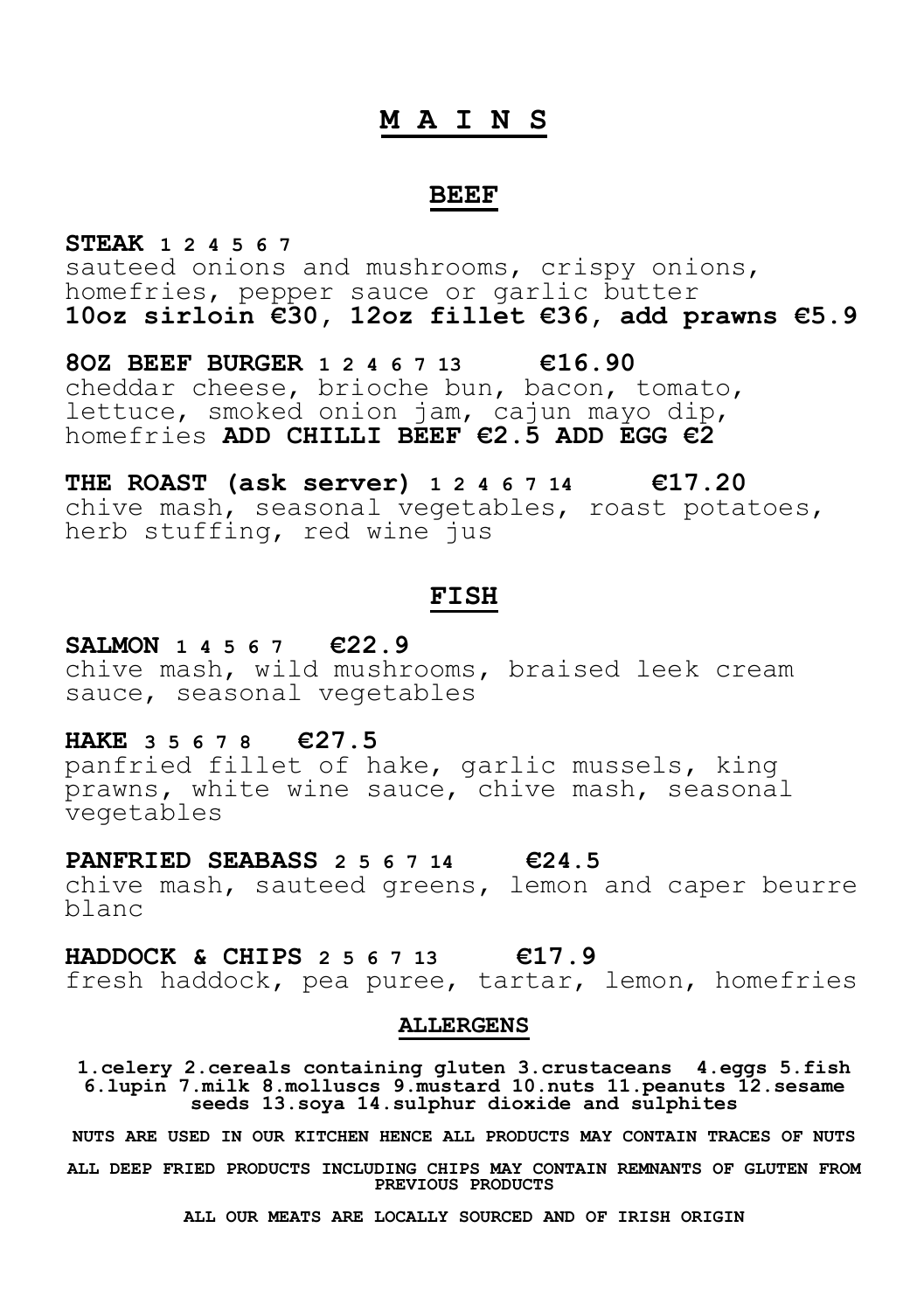## **CHICKEN**

#### **LEMON CHICKEN 2 7 €21.5**

marinated in fresh lemon, olive oil, buffalo mozzarella, cherry tomatoes, basil pesto, balsamic reduction, seasonal vegetables, chive mash

## **CORNFED WELLINGTON 2 4 6 7 €22.5**

chicken fillet, serrano ham, field mushrooms, golden puff pastry, chive mash, tender stem broccoli, roast gravy

**CHICKEN BURGER 1 2 4 6 7 13 €16.5**  buttermilk chicken breast, toasted brioche bun, smoked onion jam, lettuce, tomato, cajun mayo dip, homefries

#### **THE REST**

**PENNE 1 2 4 5 6 7** 

spinach, parmesan cream, shallots, chorizo parmesan dust, sundried tomatoes<br>CHICKEN €16.5 PRAWNS €18.5 V **CHICKEN €16.5 PRAWNS €18.5 VEGETARIAN €15.5 COMBO €22.0**

**THAI CURRY 1 2 3 5 9 10 11** basmati pickled ginger, shrimp crackers topped with crème fraiche & lime **CHICKEN €17.5 PRAWNS €19.5 VEGETARIAN €15.5(vegan on request) COMBO €22.0**

**STIRFRY 2 3 5 8 12 13 14** asian spices, pak choi, seasonal vegetables, garlic, coriander, noodles **CHICKEN €17.5 BEEF €18.5 PRAWNS €19.5 VEGETARIAN €15.5 COMBO €22.0**

#### **ALLERGENS**

**1.celery 2.cereals containing gluten 3.crustaceans 4.eggs 5.fish 6.lupin 7.milk 8.molluscs 9.mustard 10.nuts 11.peanuts 12.sesame seeds 13.soya 14.sulphur dioxide and sulphites**

**NUTS ARE USED IN OUR KITCHEN HENCE ALL PRODUCTS MAY CONTAIN TRACES OF NUTS ALL DEEP FRIED PRODUCTS INCLUDING CHIPS MAY CONTAIN REMNANTS OF GLUTEN FROM PREVIOUS PRODUCTS ALL OUR MEATS ARE LOCALLY SOURCED AND OF IRISH ORIGIN**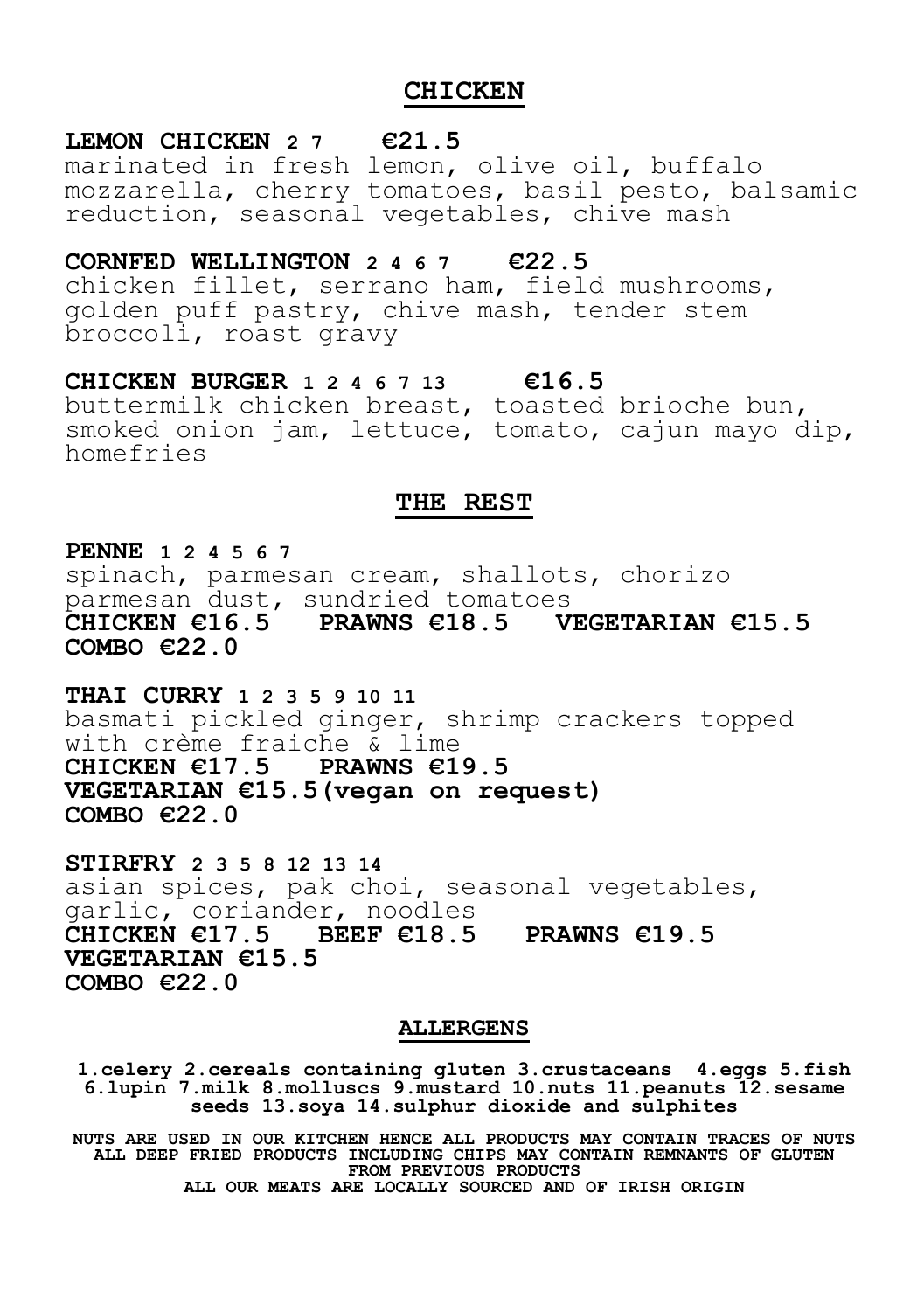## **PIZZA (All pizzas 12")**

**PURE CHEESE 2 6 7 13 €14.5**  tomato sauce, mozzarella, oregano

**THE INCREDIBLE CLUCK 2 6 7 10 13 €16.5**  tomato sauce, mozzarella, chicken, sun dried tomato, basil pesto

**BILLY'S GREENHOUSE 2 6 7 13 14 €16.5**  tomato sauce, goat's cheese, spinach, mozzarella peppers, onion, rocket, balsamic

**THE CARAGH CARDIAC 2 6 7 13 €17.0**  bbq sauce, mozzarella, pepperoni, chicken, peppers, chilli, bacon, onion

**PEPPER 'OH ME, OH MY' 2 6 7 13 €16.0**  tomato sauce, mozzarella, pepperoni

**BILLY'S BLACK HEN 2 4 6 7 13 14 €17.5**  tomato sauce, goat's cheese, mozzarella, spinach, clonakilty black pudding, poached egg, balsamic vinegar, parmesan

**extra mozzarella or parmesan 7 €1.5 extra meat toppings €2.5** 

#### **SIDES AND EXTRAS**

**POUTINE FRIES 7 13 €5.90**

**PARMESAN TRUFFLE FRIES 1 7 13 €5.90**

**MARIE ROSE FRIES 4 7 13 €6.20**

**SWEET POTATO FRIES 2 13 €5.50**

**ONION RINGS 2 13 14 HOMEFRIES 2 13 SEASONAL SALAD 1 10 11 SEASONAL VEGETABLES 1 CHIVE MASH 7 GARLIC BREAD 2 7 ALL REGULAR SIDES €5**